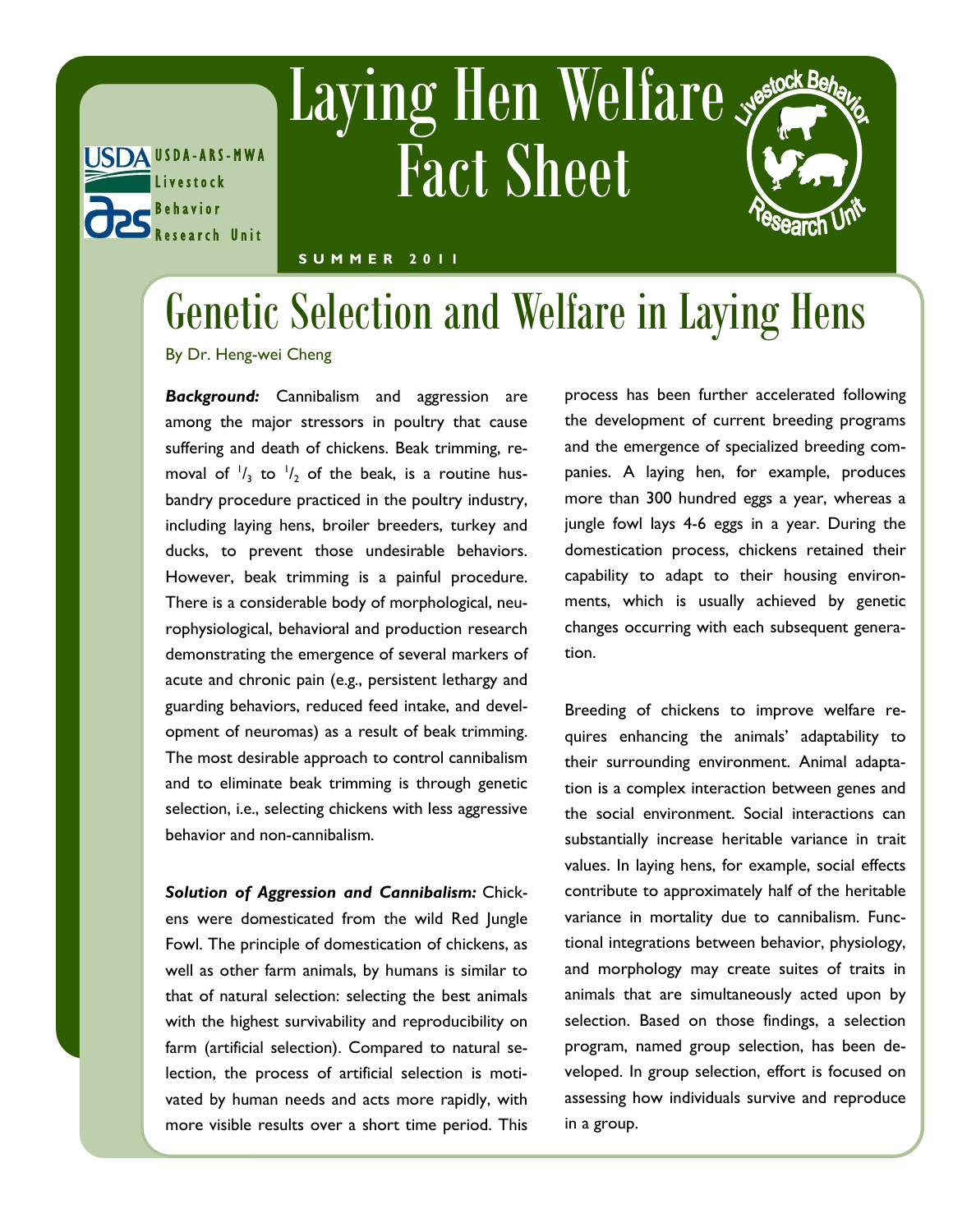The advancement of the program is that it allows selection on production traits but takes into account competitive interactions in a group setting. The program focuses on genes, environment, and genetic-environmental interactions, by which it turns "survival of the fittest" with emphasis on individuals, to "survival of the adequate" with emphasis on the group, overcoming antisocial behaviors.

In previous studies, a synthetic line of White Leghorns was used in the selection program. During the selection each sire family was housed as a group in a multiple-hen cage and selected or rejected as a group based on production performance and longevity. Hens were not beak-trimmed and lights were maintained at high intensity to allow expression of all behaviors, including aggression. Through this selection program, two divergent chicken lines were developed; a line of non-aggressive/noncanabalistic hens with high group productivity and survivability (HGPS) and a line of reverse selected hens with low group productivity and survivability (LGPS). The use of these two diversely selected lines as animal models has shown that selection for high and low group productivity and longevity affected the functions of hormones and expression of behavior. These changes are likely associated with

each line's unique adaptation when confronted with a novel environment and a greater resistance to various stressors.

*Conclusions & Recommendations:* Genetic selection is a useful tool for improving animal health and welfare. Studies have shown that productivity can be increased while, at the same time, well-being improved. This approach has been verified in poultry breeding applications and has resulted in dramatic improvements in survivability, productivity, and welfare.

Genes control animals' behavioral, physiological, immunological, and psychological responses to stressors, including environmental stimulations. With advances in understanding of genetic mediation of animal physiology and behavior and the discovery of many species' genome sequences, animal breeding programs can be improved in both speed and efficiency. Modern chicken breeding programs have the potential to be operated successfully in the breeding of tomorrow's chickens with high production efficiency and optimal welfare, resulting from resistance to stress and disease.